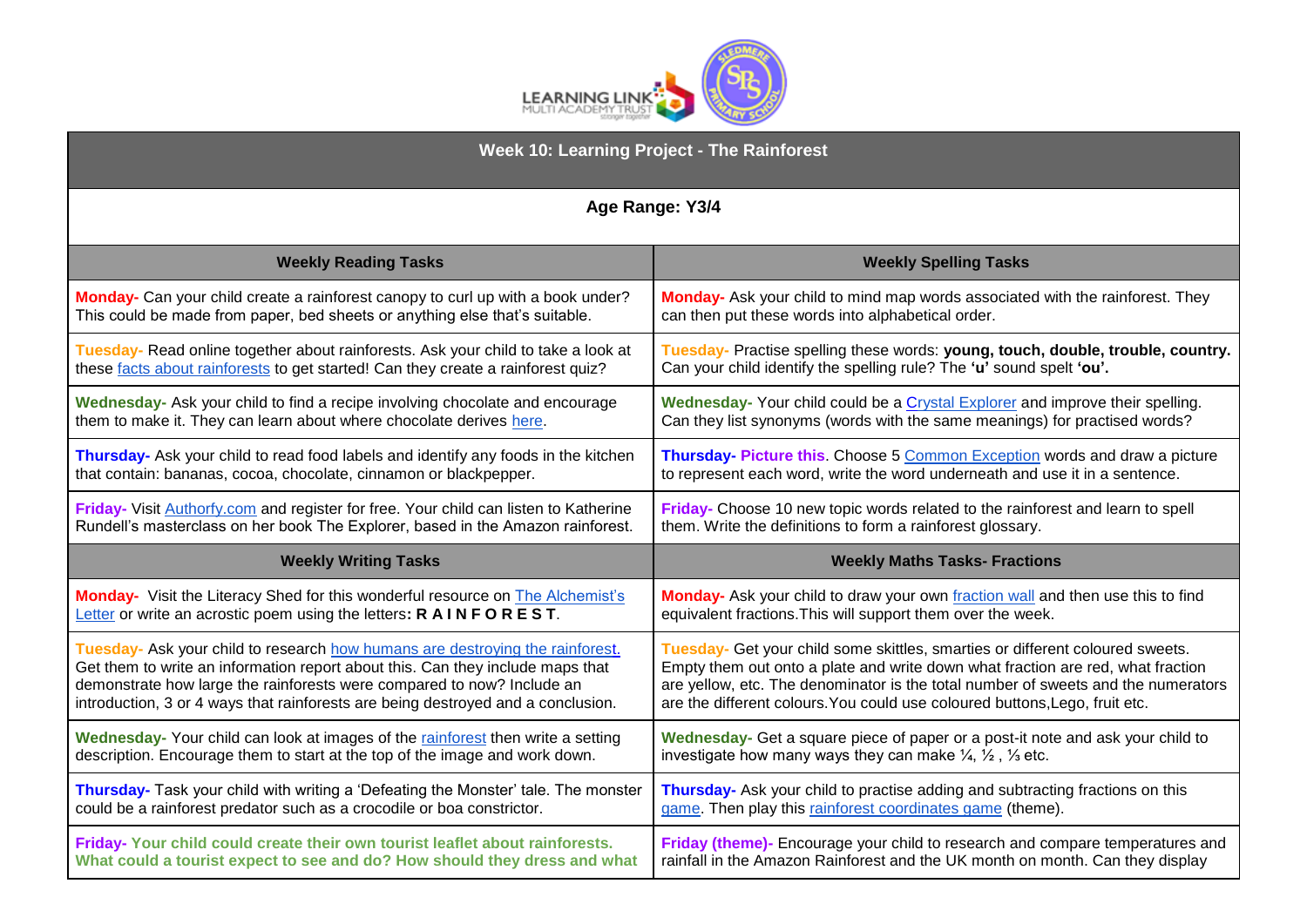## **Learning Project - to be done throughout the week**

**The project this week aims to provide opportunities for your child to learn more about the world's rainforests. Learning may focus on the plants, animals and insects that inhabit the rainforest, food that originates there and weather patterns. It could look at plants and animals that can be found in the garden too.**

- **Amazing Animals-** Ask your child to think about the following: How many different types of animals live in rainforests? Can they name any? What is their diet like? How do they hunt for their prey or hide from predators? Look at these [11 amazing rainforest animals.](https://www.rainforest-alliance.org/articles/11-amazing-rainforest-animals) Encourage your child to choose ayers of the Rainfores one of the animals and create a poster all about them.
- **Layers of the Rainforest-** Take a look at [this](https://www.rainforest-alliance.org/sites/default/files/2016-10/rainforest_layers.pdf) information with your child, all about the layers of the rainforest. Ask your child to try creating their own diagram showing the layers of the rainforest and the animals you can find in each layer. Your child could cut and stick pictures, paint or draw! Can your child categorise the animals?
- **Roar!-** Have a go at [this](https://family.gonoodle.com/activities/roar) forest themed GoNoodle! Finished? Ask your child to try making up their own rainforest-themed dance routine to the same song - they could pretend to be a different animal for each dance move! *Recommendation at least 2 hours of exercise a week.*
- **One Step at a Time-** Talk to family members about the deforestation of rainforests and think about how we could help by taking small steps at home. **[This](https://www.rainforest-alliance.org/articles/10-ways-kids-can-save-the-rainforest) article should help get them started! Can your child record their very own advert encouraging people to reduce, reuse, recycle? Encourage them to think about the impact on the environment, animals and their habitats, global warming and the tribes that occupy the rainforests. Alternatively, they could write a jingle about the benefits of recycling and perform this to the family. Share these at #TheLearningProjects.**
- **The Problem with Palm Oil-** Take a look at the [Greenpeace website](https://www.greenpeace.org.uk/challenges/palm-oil/) and find out about the effects of palm oil on our planet. Discuss with your child how this affects animals around the world. Ask your child to identify all of the foods in the kitchen that contain palm oil. Can they suggest alternatives for your next shop? Task your child with planning an imaginary charity event to raise funds for [The Orangutan Foundation.](https://www.orangutan.org.uk/)

## **STEM Learning Opportunities #sciencefromhome**

#### **Rainforest Resources**

- Watch [this v](https://bit.ly/3eq4TOm)ideo.
- The rainforest is made up of several layers, forest floor, shrub layer, canopy and emergent trees. Look at the Sumatra animal cards [here.](https://www.stem.org.uk/user/login?destination=system/files/elibrary-resources/2016/05/Resource%20sheets%20SaveOurHome.pdf) Where in the forest do you think each of these animals live?

### **Additional learning resources parents may wish to engage with**

- **[BBC Bitesize](https://www.bbc.co.uk/bitesize/levels/zbr9wmn) -** Lots of videos and learning opportunities for all subjects.
- **[Classroom Secrets Learning Packs](https://classroomsecrets.co.uk/free-home-learning-packs/)** [-](https://classroomsecrets.co.uk/free-home-learning-packs/) Reading, writing and maths activities for different ages.
- **[Twinkl](https://www.twinkl.co.uk/offer/UKTWINKLHELPS?utm_source=promo&utm_medium=email&utm_campaign=England_coronavirus_schools_email&utm_content=offer_link) -** Click on the link and sign up using your email address and creating a password. Use the offer code UKTWINKLHELPS.
- [White Rose Maths](https://whiterosemaths.com/homelearning/) online maths lessons. Watch a lesson video and complete the worksheet (can be downloaded and completed digitally).
- **[Times Table Rockstars](https://play.ttrockstars.com/auth/school) and [Numbots.](https://numbots.com/)** Your child can access both of these programmes with their school logins. On Times Table Rockstars, children should aim to play Soundcheck for 20 minutes daily.
- IXL online. Click here for **[Year 3](https://uk.ixl.com/math/year-3)** or here for **[Year 4](https://uk.ixl.com/math/year-4)**. There are interactive games to play and guides for parents.